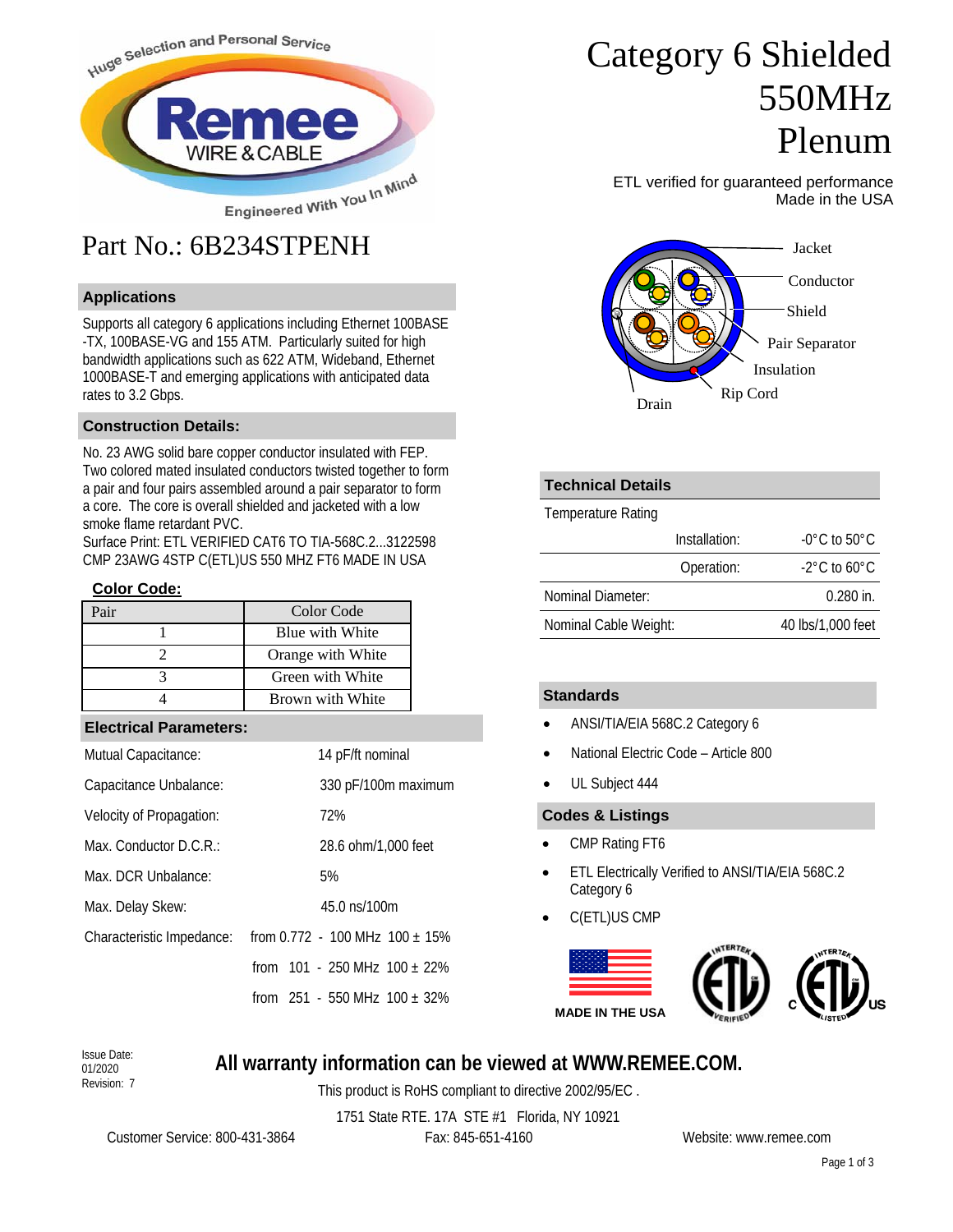

# Category 6 Shielded 550MHz Plenum

ETL verified for guaranteed performance Made in the USA

## Part No.: 6B234STPENH

## **Electrical Characteristics:**

| <b>Frequency</b> | <b>Return Loss Attenuation</b>                            |                | <b>NEXT</b>    | <b>PS-NEXT</b> | <b>ELFEXT</b>  | <b>PS-ELFEXT</b> | <b>ACR</b>     | <b>PS-ACR</b>  |
|------------------|-----------------------------------------------------------|----------------|----------------|----------------|----------------|------------------|----------------|----------------|
|                  | $\mathbf{dB}$                                             | dB(100m)       | $\mathbf{dB}$  | $\mathbf{dB}$  | dB             | $\mathbf{dB}$    | $\mathbf{dB}$  | $\mathbf{dB}$  |
| <b>MHz</b>       | <b>Minimum</b>                                            | <b>Maximum</b> | <b>Minimum</b> | <b>Minimum</b> | <b>Minimum</b> | <b>Minimum</b>   | <b>Minimum</b> | <b>Minimum</b> |
|                  |                                                           |                |                |                |                |                  |                |                |
| $\mathbf{1}$     | 20.0                                                      | 2.0            | 80.3           | 78.3           | 73.8           | 70.8             | 78.3           | 76.3           |
| $\overline{4}$   | 23.0                                                      | 3.8            | 71.3           | 69.3           | 61.8           | 58.8             | 67.5           | 65.5           |
| 10               | 25.0                                                      | 6.0            | 65.3           | 63.3           | 53.8           | 50.8             | 59.3           | 57.3           |
| 16               | 25.0                                                      | 7.6            | 62.2           | 60.2           | 49.7           | 46.7             | 54.6           | 52.6           |
| 20               | 25.0                                                      | 8.5            | 60.8           | 58.8           | 47.8           | 44.8             | 52.3           | 50.3           |
| 31.25            | 23.6                                                      | 10.7           | 57.9           | 55.9           | 43.9           | 40.9             | 47.2           | 45.2           |
| 62.5             | 21.5                                                      | 15.4           | 53.4           | 51.4           | 37.9           | 34.9             | 38.0           | 36.0           |
| 100              | 20.1                                                      | 19.8           | 50.3           | 48.3           | 33.8           | 30.8             | 30.5           | 28.5           |
| 200              | 18.0                                                      | 29.0           | 45.8           | 43.8           | 27.8           | 24.8             | 16.8           | 14.9           |
| 250              | 17.3                                                      | 32.8           | 44.3           | 42.3           | 25.8           | 22.8             | 11.5           | 9.5            |
| 300              | 16.8                                                      | 36.4           | 43.1           | 41.1           | 24.3           | 21.3             | - - -          |                |
| 350              | 16.3                                                      | 39.8           | 42.1           | 40.1           | 22.9           | 19.9             |                |                |
| 400              | 15.9                                                      | 43.0           | 41.3           | 39.3           | 21.8           | 18.8             |                |                |
| 500              | 14.8                                                      | 49.5           | 40.2           | 38.2           | 20.0           | 17.0             |                |                |
| 550              | 14.4                                                      | 53.1           | 39.5           | 37.5           | 18.9           | 15.9             |                |                |
|                  | Values above 250 MHz are for engineering information only |                |                |                |                |                  |                |                |

### **Preparation For Shipment**

The cable shall be packaged to preclude the inducement of damage due to handling and transportation, and shall be in accordance with the best commercial practices available. Shipping containers shall be constructed as to eliminate any possible damage to the cables due to shipment.





Issue Date: 01/2020 Revision: 7

## **All warranty information can be viewed at WWW.REMEE.COM.**

This product is RoHS compliant to directive 2002/95/EC .

1751 State RTE. 17A STE #1 Florida, NY 10921

Customer Service: 800-431-3864 Fax: 845-651-4160 Website: www.remee.com